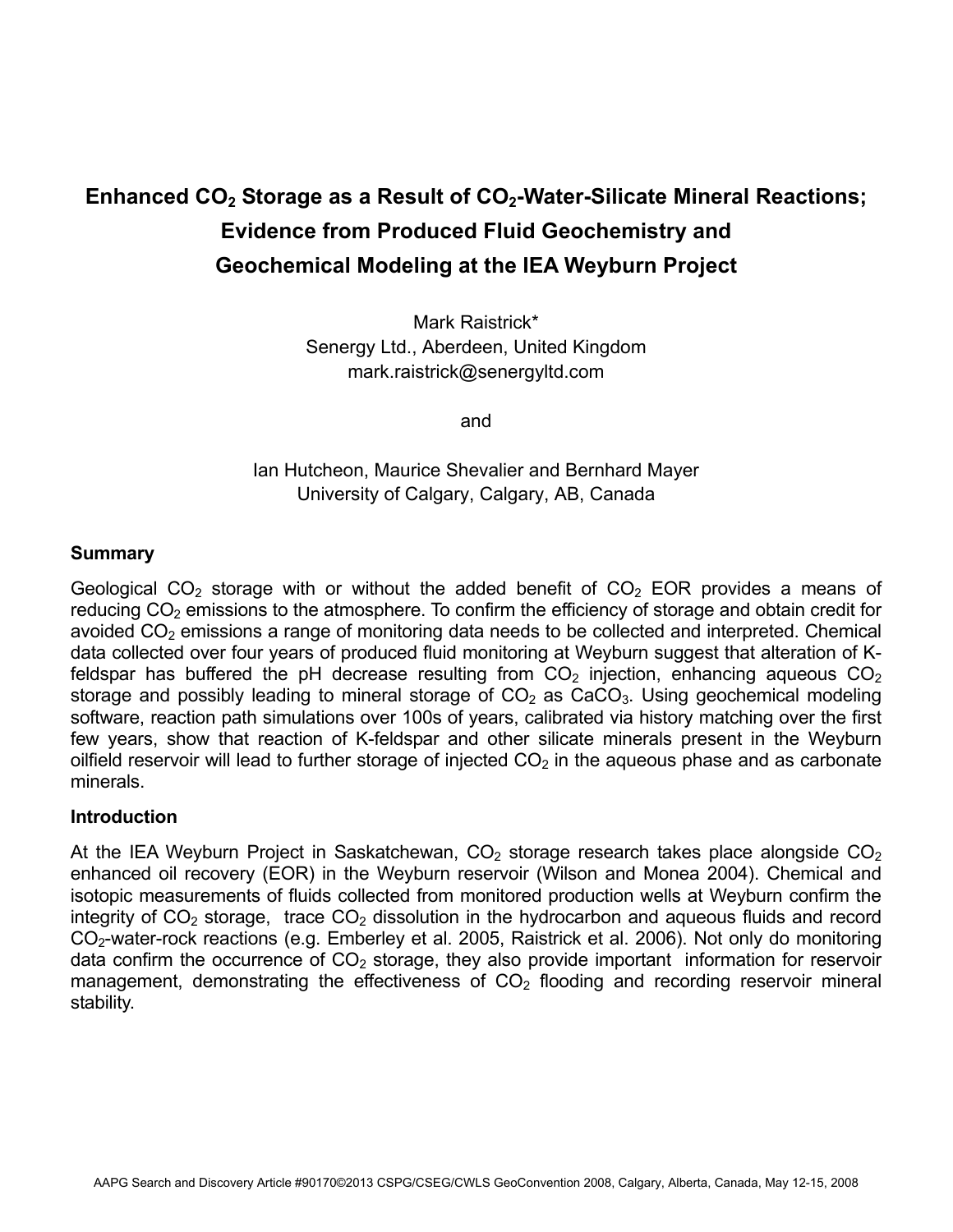### **Results and Discussion**

The majority of the measured geochemical changes over a four year period following the arrival of  $CO<sub>2</sub>$  in the reservoir volume sampled by the selected monitoring wells are due to:

- 1. carbonate mineral dissolution
- 2. dissolution of injected  $CO<sub>2</sub>$  and dissociation to form  $HCO<sub>3</sub>$ <sup>-</sup>

Changes in Ca<sup>2+</sup>, Mg<sup>2+</sup> and SO<sub>4</sub><sup>2-</sup> concentrations constrain the quantity of HCO<sub>3</sub> formed from carbonate mineral dissolution, which is caused by the pH decrease from dissolution and dissociation of injected  $CO<sub>2</sub>$ . An increase in K<sup>+</sup> concentration suggests that the pH decrease led to silicate mineral alteration. The most likely silicate reaction is alteration of K-feldspar (1) to kaolinite, a reaction that buffers pH and leads to enhanced aqueous  $CO_2$  storage as K<sup>+</sup> - HCO<sub>3</sub> brines, and if sufficient  $Ca^{2+}$  is available, the potential for mineral storage of  $CO<sub>2</sub>$  as Ca-carbonate.

$$
3KAISi3O8 (K-fieldspar)+ 3H2O + 3CO2 \Rightarrow
$$
  
Al<sub>4</sub>Si<sub>4</sub>O<sub>10</sub>(OH)<sub>8</sub> (kaolinite) + 6SiO<sub>2</sub> (quartz)+ 2HCO<sub>3</sub><sup>-</sup> + 2K<sup>+</sup> (1)

The chemical data support the conclusions drawn from previous studies (e.g. Raistrick et al. 2006), confirming that the majority of the increase in HCO<sub>3</sub> over the period since  $CO<sub>2</sub>$  entered the reservoir volume sampled by the selected monitoring wells resulted from dissolution and dissociation of injected  $CO<sub>2</sub>$ .

Geochemical reaction pathway modeling software GWB (Geochemists Workbench React) was used to simulate the measured changes in the selected monitoring well chemical data over 750 days following the arrival of injected  $CO<sub>2</sub>$ . This history matching confirms the type and magnitude of  $CO<sub>2</sub>$ aqueous fluid-mineral reactions recorded in the chemical data (Figure 1). Using measured geochemical, physical, and geological data to define model conditions, the GWB-React simulations confirm that, following CO<sub>2</sub> injection, the dominant source of HCO<sub>3</sub> is ionic trapping of injected CO<sub>2</sub> with carbonate mineral dissolution as a subordinate  $HCO<sub>3</sub>$  source. The simulations also provide an estimation of the amount of injected  $CO<sub>2</sub>$  required to react with aqueous fluids and minerals to produce the measured chemical changes, and support the hypothesis that K-feldspar alteration is an effective pH buffer during  $CO<sub>2</sub>$  injection, promoting gradual mineral storage of  $CO<sub>2</sub>$ .

The modeling timescale was extended to investigate the fate of  $CO<sub>2</sub>$  over post injection timescales (i.e. 100s of years). These longer term simulations highlight the importance of pH buffering via a range of silicate mineral reactions, including K-feldspar, plagioclase and illite alteration, which lead to mineral storage of the added  $CO<sub>2</sub>$ . As a result of alteration of these silicate minerals, up to 50% of the HCO<sub>3</sub> generated from CO<sub>2</sub> dissolution over the monitoring interval may be stored as calcite  $(CaCO<sub>3</sub>)$  over timescales of a few 100 years.

### **Conclusions**

Chemical data, with support from history matched reaction path simulations suggest that pH buffering via K-feldspar alteration has enhanced aqueous  $CO<sub>2</sub>$  storage (as  $HCO<sub>3</sub>$ ) and may have led to mineral storage of  $CO<sub>2</sub>$  as CaCO<sub>3</sub> over the monitoring period. The majority of the increase in the concentration of HCO<sub>3</sub> that took place since CO<sub>2</sub> injection began resulted from dissolution and dissociation of injected  $CO<sub>2</sub>$ , with a minor contribution from carbonate mineral dissolution. Longer term reaction path simulations conducted to simulate 100s of years of  $CO<sub>2</sub>$ -aqueous fluid-mineral reactions, calibrated via history matching over the first few years, show that reaction of K-feldspar,